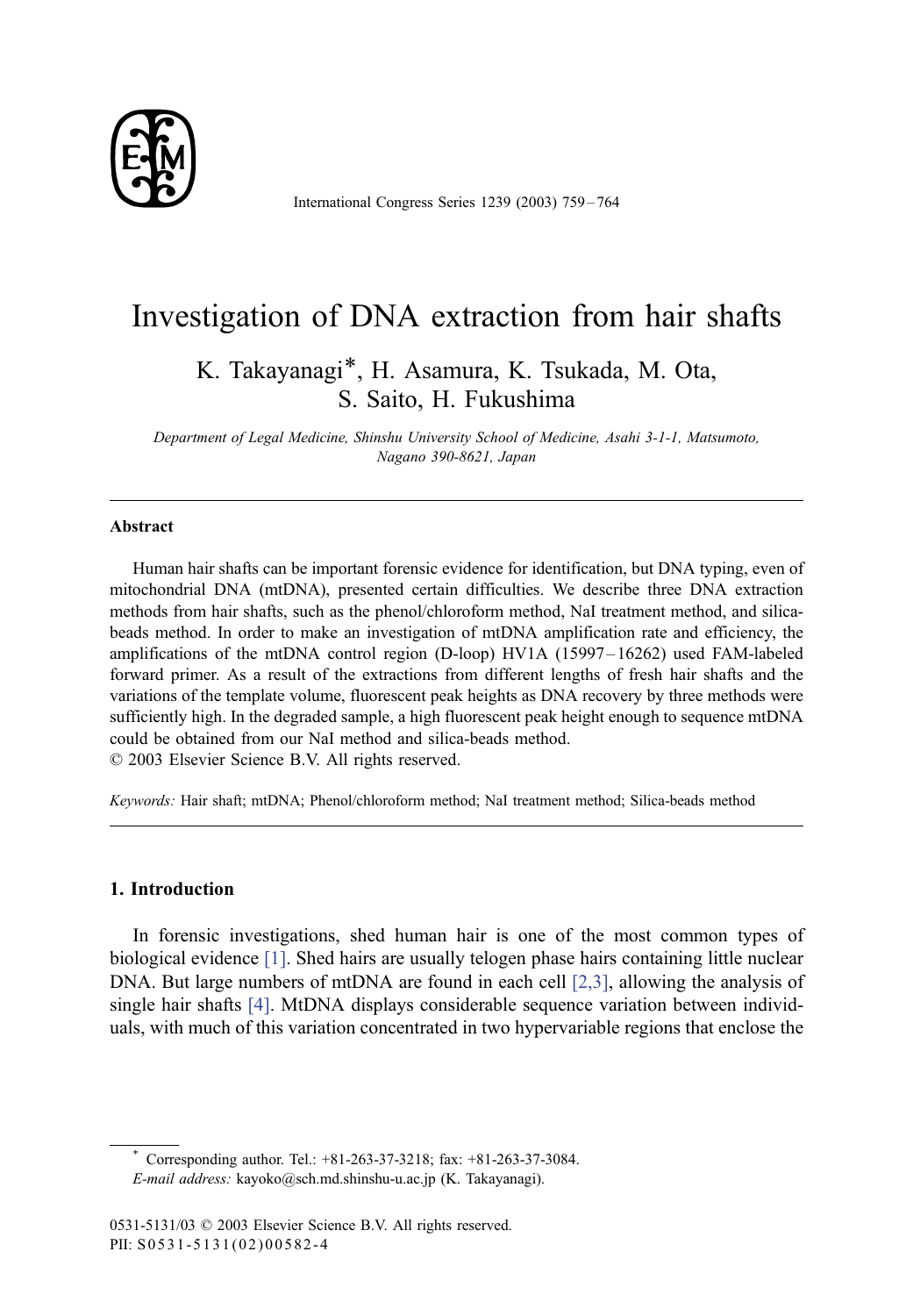non-coding D-loop region. It has been confirmed that water-soluble eumelanins often extracted together with DNA from Japanese natural black hairs act as an inhibitor of Taq polymerase in the PCR. We describe two new protocols that enable mtDNA extraction and amplification from human hair shafts, then compare these new methods to the standard phenol/chloroform method.

# 2. Materials and methods

### 2.1. DNA extraction

### 2.1.1. Phenol/chloroform method

The hair shafts samples used were  $1-10$ -cm long (separated from the root end by 1 cm), dissolved according to the ISOHAIR (NipponGene) protocol. Hair shafts cut into lengths of 5 mm were placed in a tube containing the extraction buffer. Following the addition of the enzyme solution and the lysis solution to the tube, the resulting mixture was gently agitated. After the mixture was incubated, the digestion product was extracted with the phenol/chloroform and centrifuged. The aqueous phase was transferred to a new tube, followed by the addition of 3 M sodium acetate and ethachimate. After gently mixing, the ethanol was added and the tube was centrifuged. This washing process was repeated. The precipitate was dried and  $30 \mu$ l D.W. was added. The final DNA extraction volume was 30 ul.

### 2.1.2. NaI method

Following treatment using ISOHAIR digestion, the NaI method was employed using the DNA Extractor Kit—Genome (Wako). To the digestion solution, the NaI was added and vortex-mixed. The mixture was incubated, and centrifuged. Without sucking the pellet off, the solution was transferred to a new tube and isopropyl alcohol added and vortex-mixed. After being allowed to stand for 15 min at room temperature, the tube was centrifuged. The washing solution B was then added and vortex-mixed. The centrifugation was repeated and the precipitation was allowed to dry out and digested 30  $\mu$ l D.W.

### 2.1.3. Silica-beads method

Following treatment using ISOHAIR digestion, the silica-beads method based on the MagExtractor Genome (TOYOBO) protocol was employed. To the digestion solution, the digestive and adhered solution and magnetic beads were added and mixed using the tube mixer. The supernatant was removed by setting the tube set on the magnetic stand and the washing buffer was added and vortex-mixed. The tube set the magnetic stand for 30 s, and then the supernatant was removed. This washing process was then repeated. Following the addition of 70% ethanol, the tube was vortex-mixed, and ethanol-washing process repeated. A volume of  $30 \mu l$  D.W. was added to the magnetic beads, and the tube mixed for 10 min using the tube mixer. The tube set the magnetic stand according to collecting the magnetic beads. The supernatant was transferred to the new tube.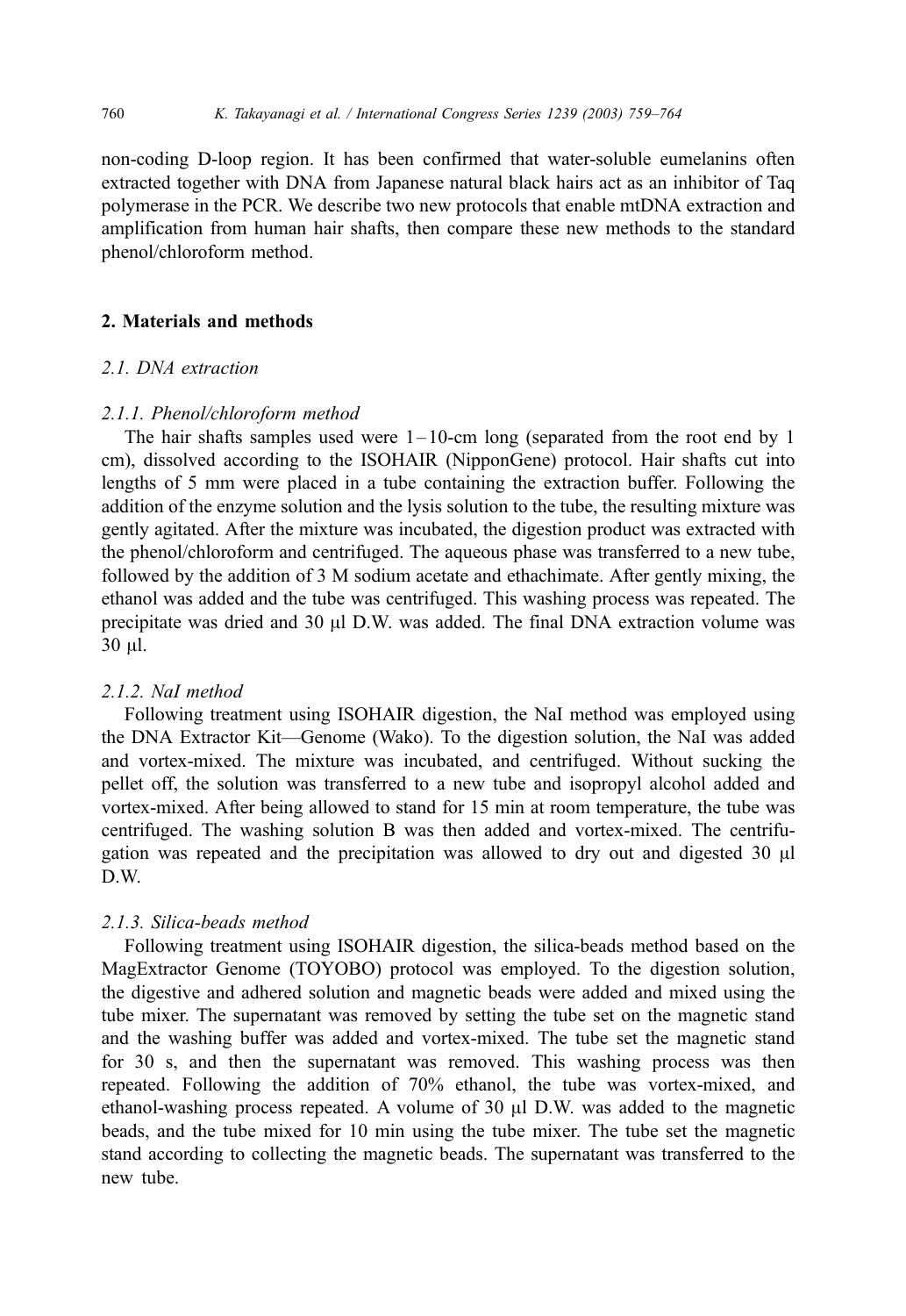#### <span id="page-2-0"></span>2.2. DNA amplification

The segment HV1A of the mtDNA control region HV1 was amplified using the primers L15997 and H16236.

# L15997 (5'-FAM-CACCATTAGCACCCAAAGCT-3') H16236 (5'-CTTTGGAGTTGCAGTTGATG-3')

The primer L15997 was labeled with FAM at the  $5'$  end. The reaction was performed with several volumes of the hair extract in a  $25 \mu$  volume containing PCR buffer. Tag polymerase (Takara) and the each primer. The thermal cycling conditions were 1 min at 95 °C, followed by 36 cycles of 95 °C for 10 s, 60 °C for 30 s, and 72 °C for 30 s. Following thermal cycling, the samples were maintained at 15  $\degree$ C for 10 min. All PCR reactions were performed in a Thermal Cycler 9700 (Perkin Elmer).

### 2.3. Analysis

The PCR products were analyzed using 310 Genetic Analyzer and Gene Scan Analysis software. A fluorescent peak appeared at 274 bp, and the peak heights of each sample were compared. Extraction, amplification and electrophoresis were performed three times for all samples.



Fig. 1. Comparison of fluorescent peak height levels amplified from different sample lengths.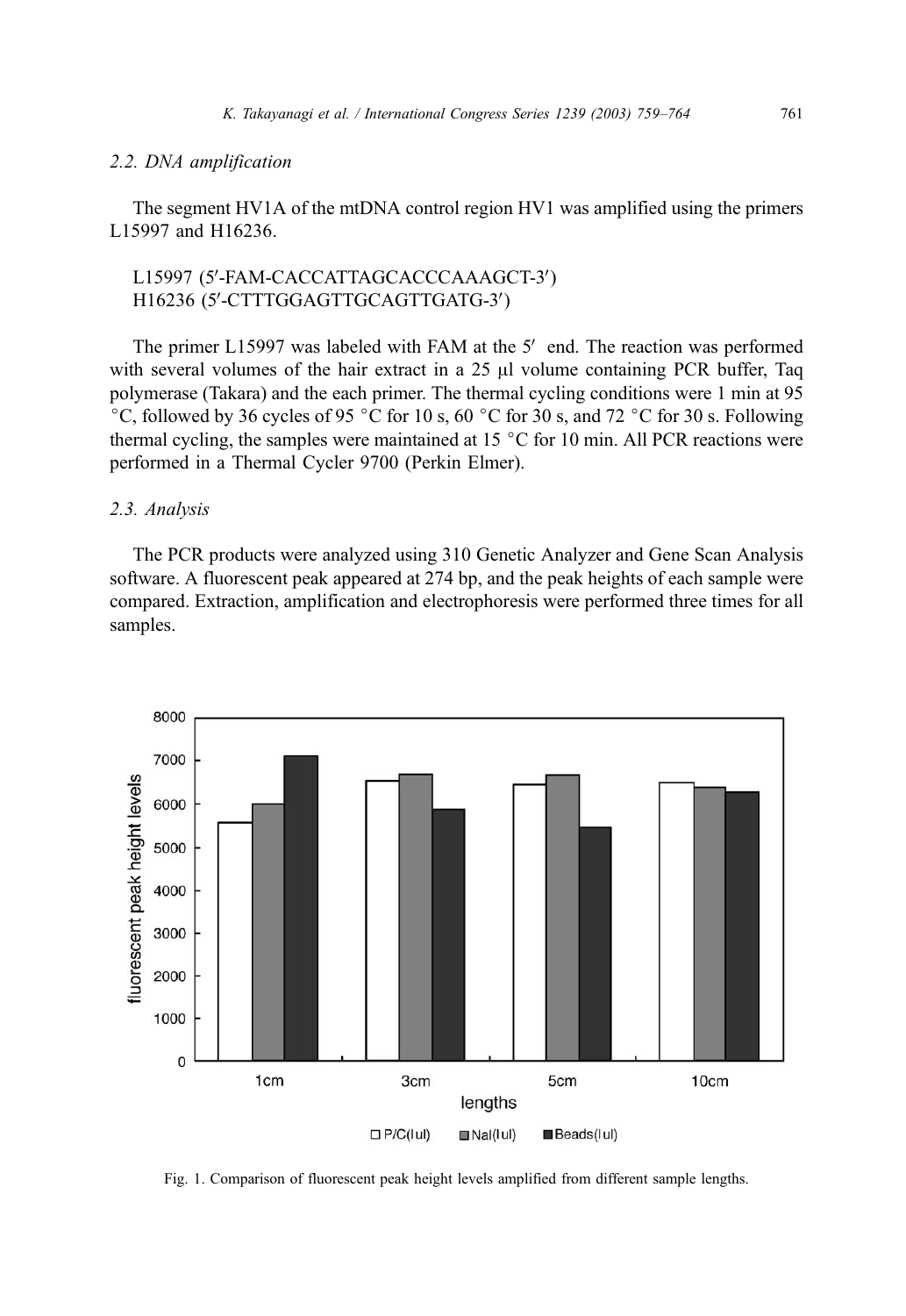<span id="page-3-0"></span>

Fig. 2. Comparison of fluorescent peak height levels amplified from different template volumes.

# 2.4. Sequencing and sequence analysis

The amplification products were purified by Microcon  $100$ , and  $1 \mu l$  of solution was used for the sequence reaction performed using the Big Dye Terminater Cycle Sequencing



Fig. 3. DNA extraction and amplification from 11-year-old hair shafts.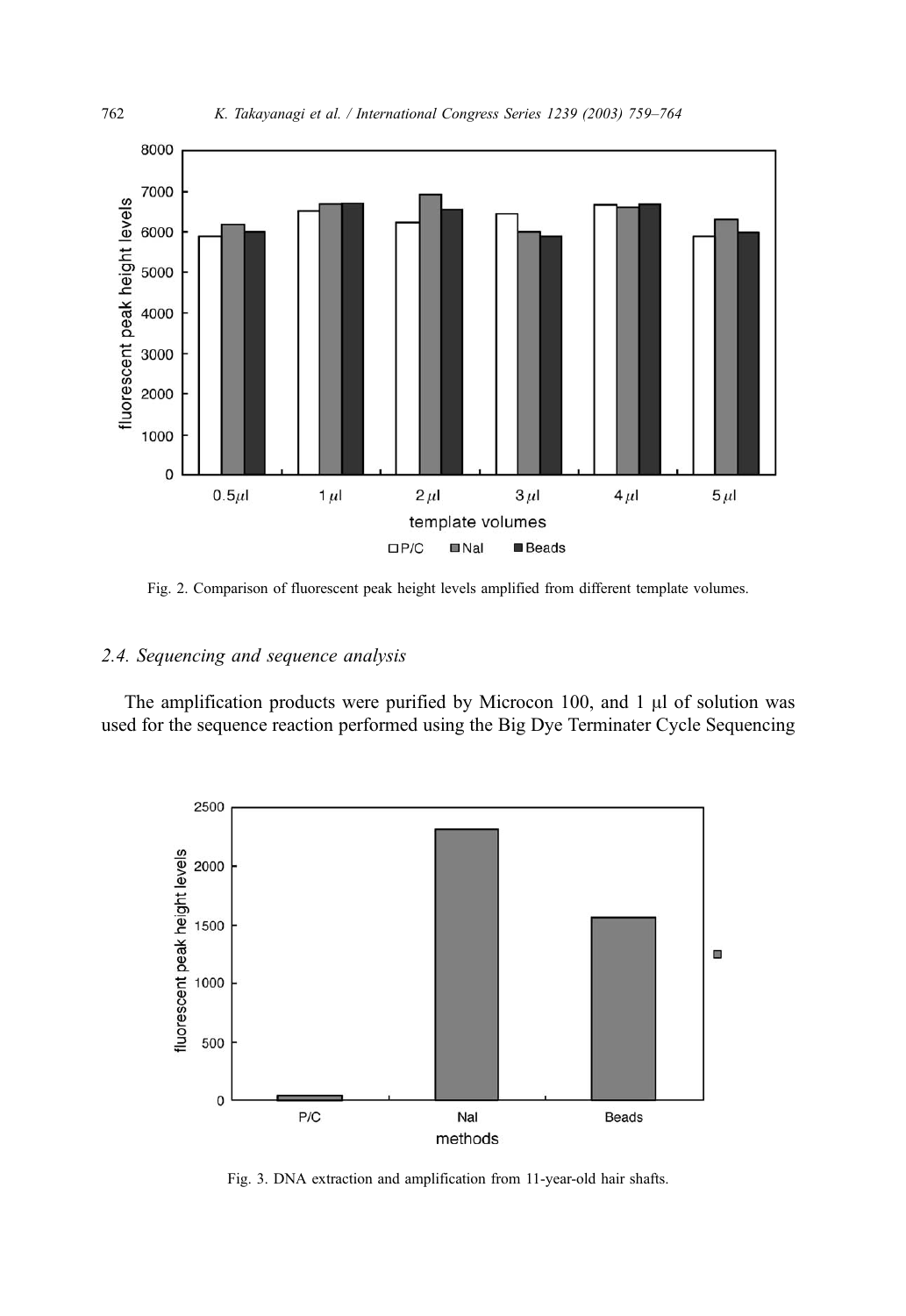

Fig. 4. Sequencing data for mtDNA extracted from 11-year-old hair shaft using the NaI method.

FS Kit (Perkin Elmer) in accordance with the ABI protocol. Electrophoresis and sequence analysis were performed on a 310 Genetic Analyzer.

#### 3. Results

### 3.1. Analysis of length variation

Hair shaft samples collected from a single individual were cut into lengths of 1, 3, 5, and 10 cm. DNA was then extracted from these samples by three different methods. A  $1-\mu$ l volume of the DNA solution was used as a template for amplification. Thus, average fluorescent peak heights were at near maximum levels for all three methods [\(Fig. 1\).](#page-2-0)

#### 3.2. Analysis of template volumes

To compare amplification rates between different template volumes, hair shafts from a single individual were cut into lengths of 3 cm. Following DNA extracted by the three different methods, amplification was performed using  $1-5 \mu$  volume templates. With these three methods, the average fluorescent peak height levels were almost same maximum for all volumes [\(Fig. 2\).](#page-3-0) That is, there was no difference stemming from template volume.

## 3.3. Sequence analysis of 11-year-old hair shafts

Using 3-cm-long hair shafts stored for 11 years at room temperature, DNA extraction was performed by the three different methods. Following amplification using  $1 \mu l$ template, no significant fluorescent peaks were found with the phenol/chloroform method. However, sufficient peak heights were found by both the NaI method and silica-beads method [\(Fig. 3\).](#page-3-0) A sequence reaction was performed for a  $1-\mu$  PCR product of NaI method to enable sequence analysis of mtDNA (Fig. 4).

# 4. Discussion

Our results demonstrated that each of the phenol/chloroform, NaI and Silica-beads methods are effective in extracting DNA from fresh hair shafts of  $1-10$ -cm lengths.